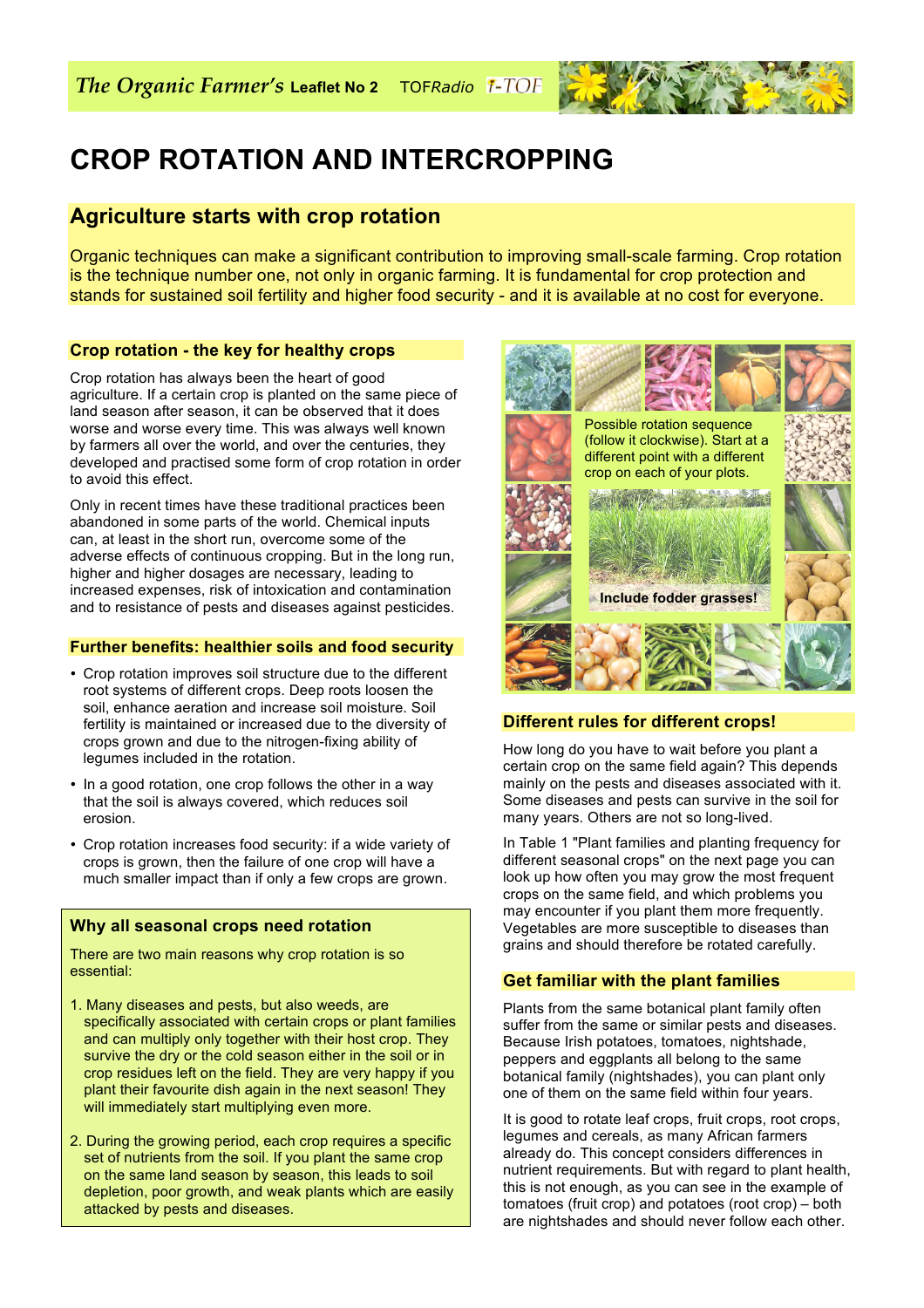#### **Crop rotation on small farms**

Rotation is not a question of farm size. If you have a small farm, it is even more essential that your crops are healthy. Healthy crops produce a bigger harvest, more food, and more cash. If you grow crops from different plant families every season, you can rotate them on your fields.

Crops can be rotated on large plots as well as on small plots, and with exactly the same effect even on the tiniest plots!

Because maize and grains are less susceptible to diseases and do not need to be shifted as often as vegetables, they can occupy a larger area of the land dedicated to seasonal crops. Maize may take up to two thirds of the area, and rice and other grains up to one half. Cotton may make up to one third.

The rest of your land can be used for vegetables and fodder grasses. They can be rotated with each other and with the maize and the grains.

These are the botanical families and groups which suffer from the same or similar diseases and pests:

| <b>Familiy</b>                            | Crop                                                                                   | Plant on one plot                                     | Reason                                                                           |
|-------------------------------------------|----------------------------------------------------------------------------------------|-------------------------------------------------------|----------------------------------------------------------------------------------|
| <b>Fodder grasses</b>                     | Napier, Boma, Kikuyu, Sudan, Rhodes                                                    | for 3 years                                           | perennial crops                                                                  |
| Grains                                    | Maize, sweet corn, baby corn<br>sorghum, millet                                        | 2 of 3 years                                          | fungi                                                                            |
|                                           | rice                                                                                   | continuously, but<br>rotation is better               | fungal diseases, nematodes                                                       |
|                                           | wheat, barley                                                                          | once in 2 years                                       | fungi                                                                            |
|                                           | oats                                                                                   | once in 4 years                                       | nematodes                                                                        |
| <b>Legumes</b>                            | dry beans, French beans, soybeans,<br>groundnuts, cowpeas, pigeon peas,<br>green grams | once in 4 years                                       | blight, root rots and other<br>fungi, viruses, nematodes                         |
|                                           | garden peas, snow peas, sugar snaps,<br>chickpeas                                      | once in 6 years                                       | Fusarium wilt, root rots,<br>nematodes                                           |
| <b>Nightshades</b><br>Solanaceae          | Irish potatoes, tomatoes,<br>peppers, chillies, eggplants,<br>African nightshade       | once in 4 years                                       | very susceptible to<br>blights, wilts and bacterial<br>diseases, nematodes       |
| <b>Cabbage family</b><br><b>Brassicas</b> | kales, cabbages<br>broccoli, cauliflower, radish, rape,<br>turnips, collards           | once in 4 years                                       | very susceptible to<br>bacterial and fungal rots and<br>diseases, nematodes      |
| Apiaceae                                  | carrots, celeries, fennels                                                             | once in 4 years                                       | fungal and bacterial root<br>rots, nematodes                                     |
| <b>Roots</b><br>different families        | sweet potatoes<br>cassava<br>yams                                                      | once in 4 years<br>once in 2 years                    | weevils, root rot, nematode<br>bacterial blight, root rot<br>root rot, nematodes |
| <b>Spinach family</b>                     | spinach, beetroots                                                                     | once in 4 years                                       | fungal and bacterial<br>diseases                                                 |
| <b>Onion family</b>                       | onions, garlic<br>leeks                                                                | once in 5 years<br>once in 4 years                    | fungi, root rots, nematodes                                                      |
| Asteraceae                                | sunflowers<br>lettuces                                                                 | once in 5 years<br>once in 4 years                    | fungi, root rots, nematodes                                                      |
| <b>Cucumber family</b><br>Cucurbits       | pumpkins, squashes, gourds<br>cucumbers, zucchini<br>melons                            | once in 4 years<br>once in 5 years<br>once in 6 years | Anthracnose, Fusarium wilt<br>and others                                         |
| <b>Mallow family</b>                      | okra, cotton                                                                           | once in 3 years                                       | nematodes, fungi                                                                 |

#### **Table 1: Plant families and planting frequency for different seasonal crops**

These are recommendations for **minimum rotational intervals**. They will protect your crops from the most common diseases which survive in the soil.

In case of severe problems, it may be necessary to extend the recommended intervals. One example is *Fusarium* root rot in beans: a period of 6 and more years before planting legumes on the same piece of land again is necessary to eliminate this problem.

**For more information on crops, diseases and pests go to: www.infonet-biovision.org**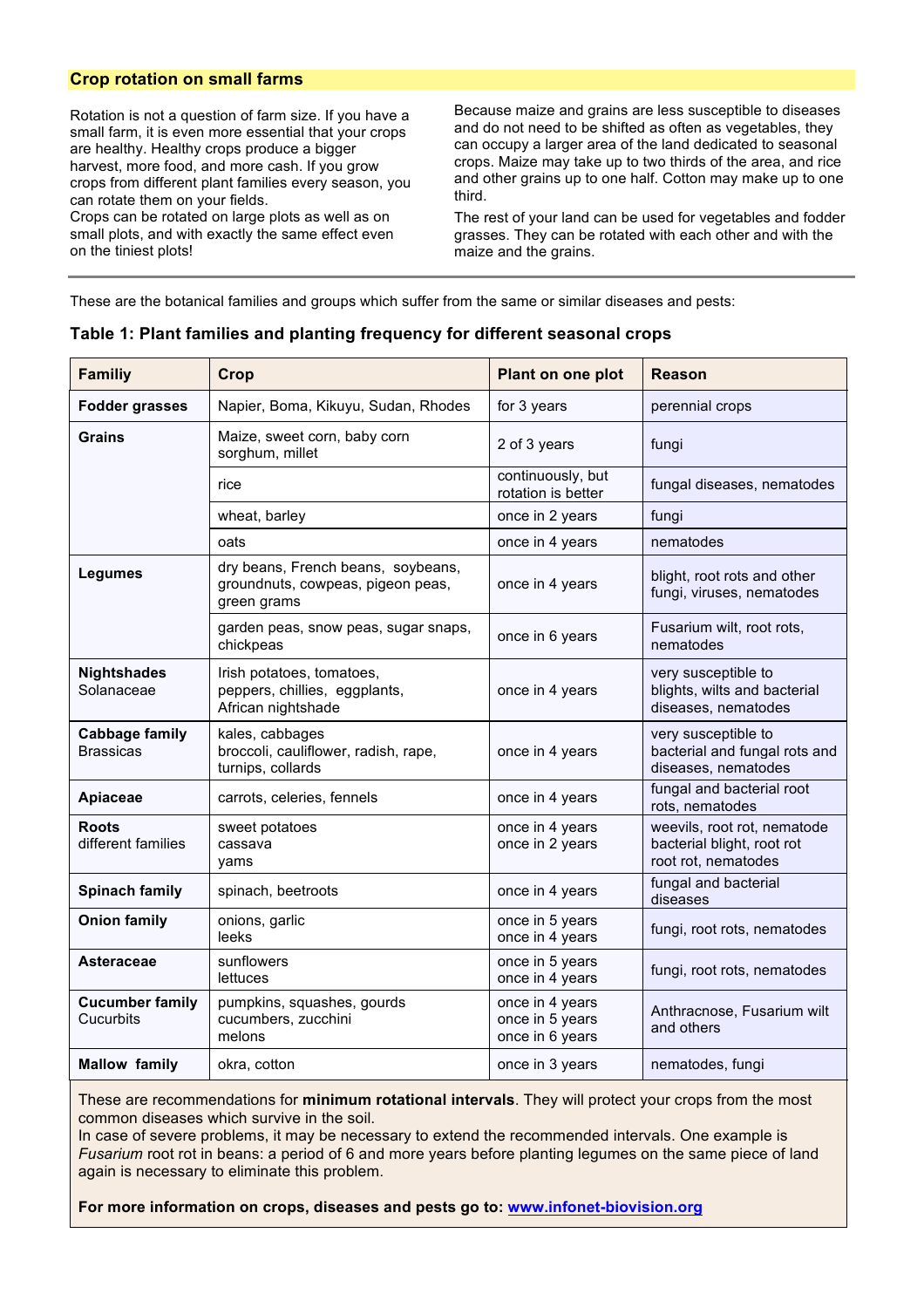#### **Rotations with vegetables**

Most vegetables should be planted on the same land only once in four years. With two growing seasons per year, each of your fields will have 8 planting seasons before one certain vegetable family is planted again.

The easiest way to establish a good rotation with vegetables is to divide your land for seasonal crops into 8 plots of more or less equal size. These plots should be permanent for the following years!

Reserve up to 5 plots for maize, or up to 4 plots for other grains and on the remaining plots you can plant vegetables and grasses if you have animals to feed. You may also subdivide them further. Then for each plot, follow a planting sequence which meets your needs and keeps the planting intervals necessary for the different plant families.

#### **Good sequences**

There are crop sequences which are more favourable than others, and some sequences are even unfavourable. In Table 2 you can find planting sequences for different crops which have proved to be beneficial for crop health.

#### **Do not trust your memory!**

For most people, it is impossible to remember all the crops they planted on each of their plots during the past years. Therefore, you need at least a small booklet where you can note down what you planted every rainy season. Make a sketch of your farm which shows all your plots and give them a name or a number. Then list for each plot which crop or intercrop you planted there. Keep the booklet in a safe place where you will find it again before the beginning of the next planting season.



Draw a sketch of your shamba

#### **Table 2: Good preceding and subsequent crops for some common crops**

| Good in the preceding season                                                 | crop                   | <b>Good to plant afterwards</b>                                                                      |
|------------------------------------------------------------------------------|------------------------|------------------------------------------------------------------------------------------------------|
| all crops are good                                                           | maize, sorghum, millet | all crops except carrots                                                                             |
| all crops except wheat, barley, oats                                         | wheat, barley, oats    | all crops except wheat, barley, oats                                                                 |
| rotate rice with: maize and other grains,<br>legumes, cotton, sweet potatoes | rice                   | cowpeas                                                                                              |
| maize, grains, spinach, carrots, onions                                      | beans                  | Irish potatoes, tomatoes, cabbage,<br>onions, maize, grains                                          |
| maize, grains, grasses, legumes,<br>spinach, onions, sunflowers              | Irish potatoes         | cabbages, spinach, onions, pumpkins<br>and squashes, sunflowers, soybeans,<br>maize, grains, lettuce |
| legumes (and all families except<br>nightshades and cucurbits)               | tomatoes               | cabbages, maize, grains, grasses                                                                     |
| maize, grains, grasses, legumes,<br>tomatoes, Irish potatoes, onions         | cabbage family         | only maize, grains, grasses, leeks                                                                   |
| cucurbits, onion family, spinach family,<br>grains, grasses                  | carrots                | maize, grains, grasses, beans                                                                        |
| cucurbits, spinach, lettuce, sunflowers                                      | sweet potatoes         | legumes, maize, rice, grains, grasses                                                                |
| onion family, Irish potatoes, carrots,<br>peas, grains, grasses              | spinach                | groundnuts, soybeans, all crops except<br>spinach family and lettuce                                 |
| grains, French beans, Irish potatoes,<br>spinach                             | onions                 | all crops except onion family                                                                        |
| Irish potatoes, onion family, spinach,<br>legumes, maize, grains, grasses    | pumpkin, squashes      | root crops (but not Irish potatoes):<br>carrots, sweet potatoes, yam, cassava                        |
| spinach, maize, grains, fodder grass                                         | groundnuts             | grasses, cotton                                                                                      |
| maize, grains, rice, Irish and sweet<br>potatoes, sunflowers, spinach        | legumes                | Irish potatoes, tomatoes, cabbages,<br>squashes, maize, grains, cotton                               |
| maize, grains, spinach                                                       | sunflowers             | Irish potatoes, maize, grains, legumes                                                               |
|                                                                              |                        |                                                                                                      |